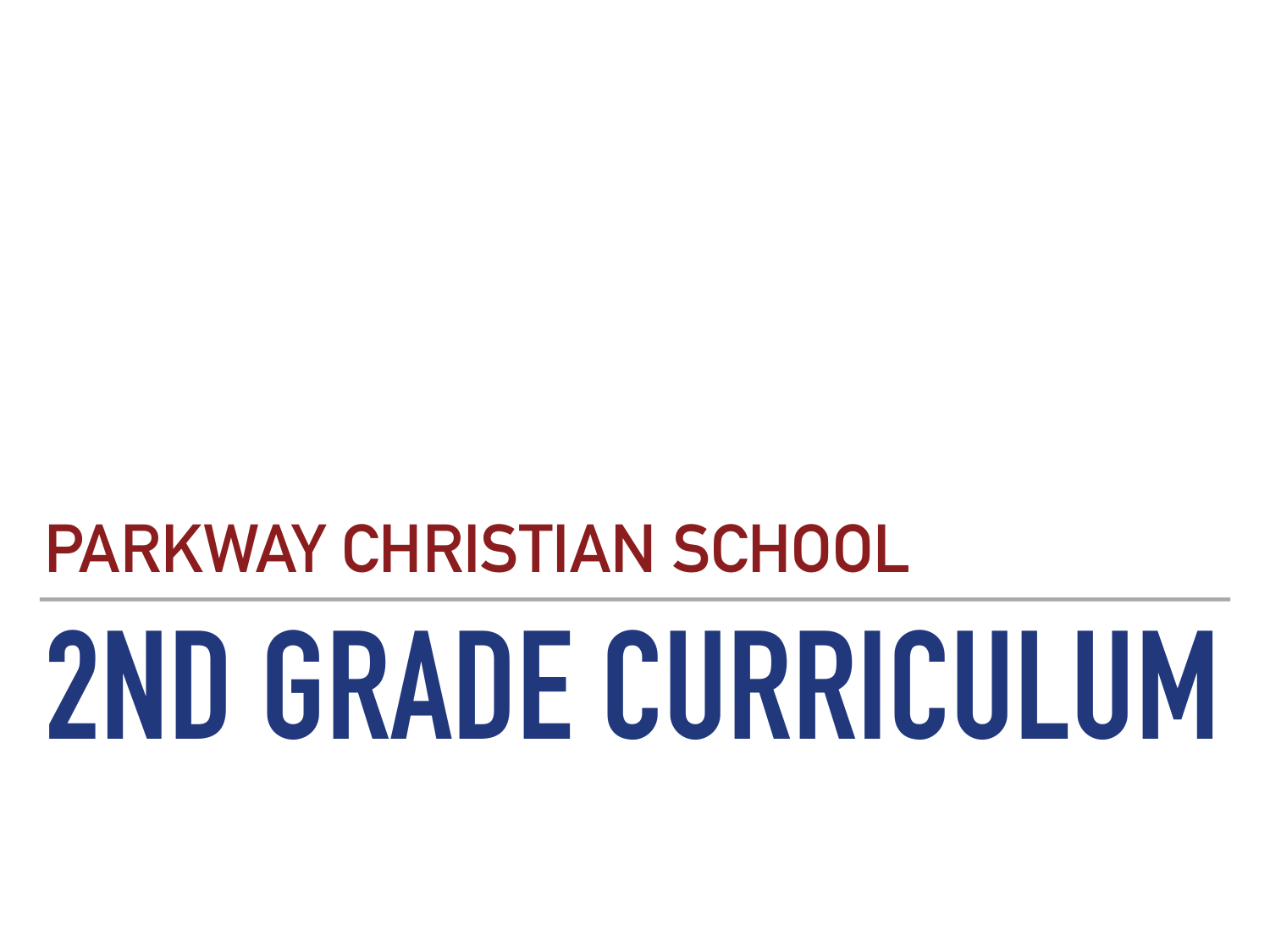▶ Second Grade covers a vast array of subject matter, which includes Bible, Reading, Spelling, Language Arts, Handwriting, Math, Social Studies, and Science, as well as Physical Education, Vocal-Music, Art, Computer, and Library. Each subject is taught through the lens of a Biblical Worldview while meeting the framework of the Common Core Standards. Students learn through assignments, projects, activities and field trips.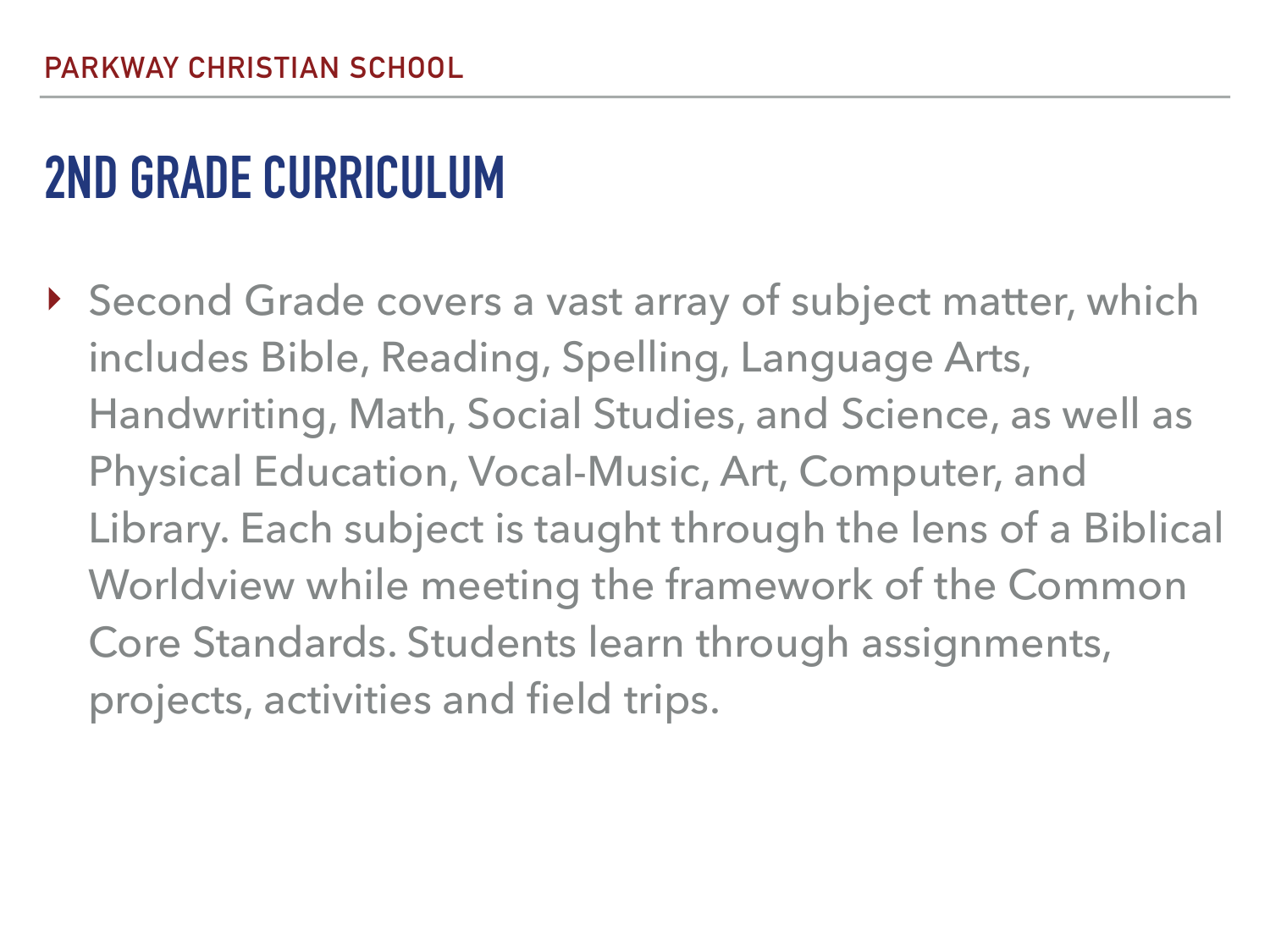‣ In the two-year Bible curriculum, studies alternate year to year from Old Testament stories and events to New Testament stories and events. Scripture memorization, Bible related activities and weekly chapel services enhance our Biblical program. Students are given opportunities to develop their gifts and talents through participation in various "Ministry Groups."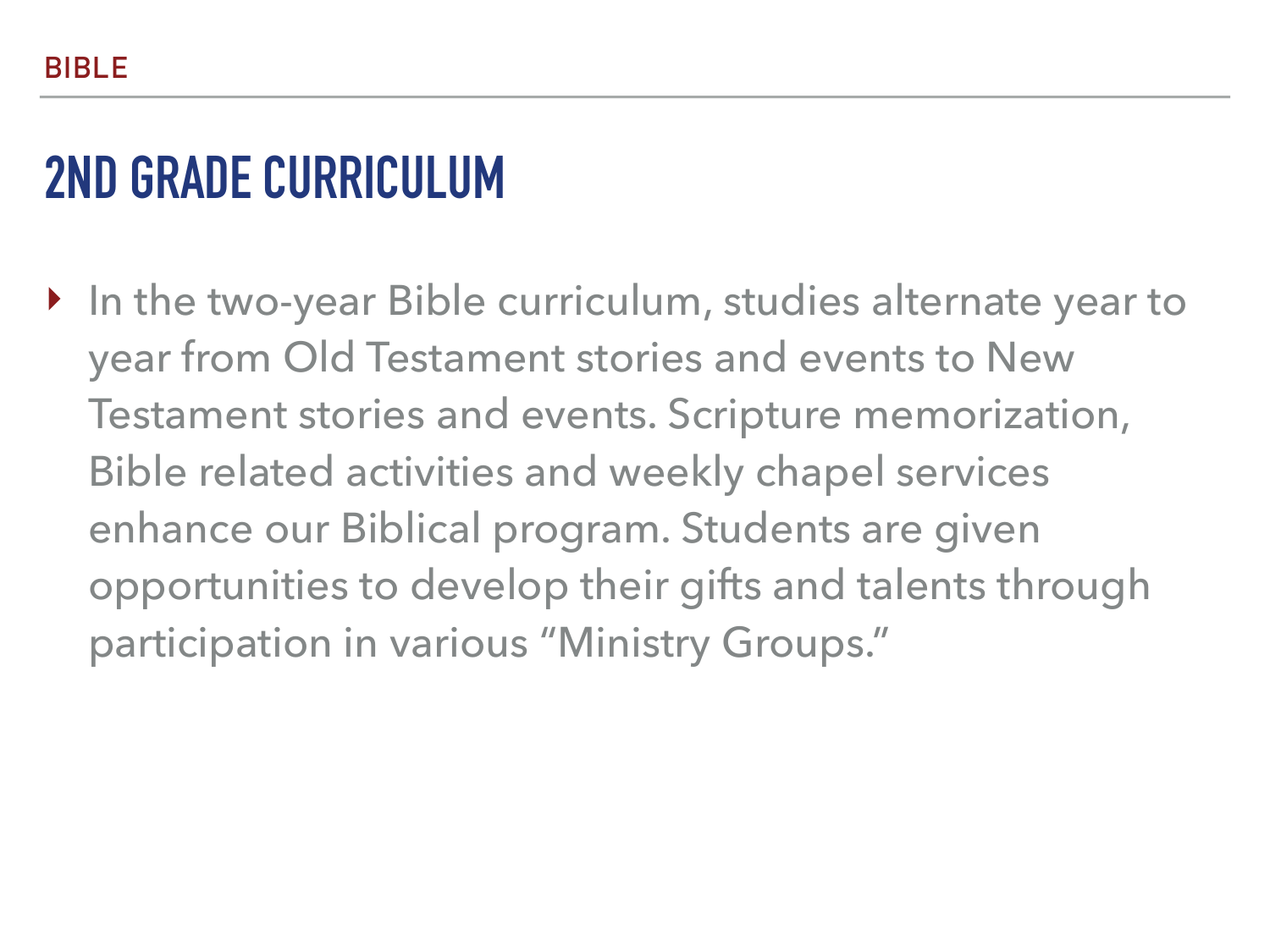‣ In Reading students develop fluency and comprehension while reading many fiction, non-fiction, drama, and poetry selections. Small group reading sessions allow for individual pacing and monitoring.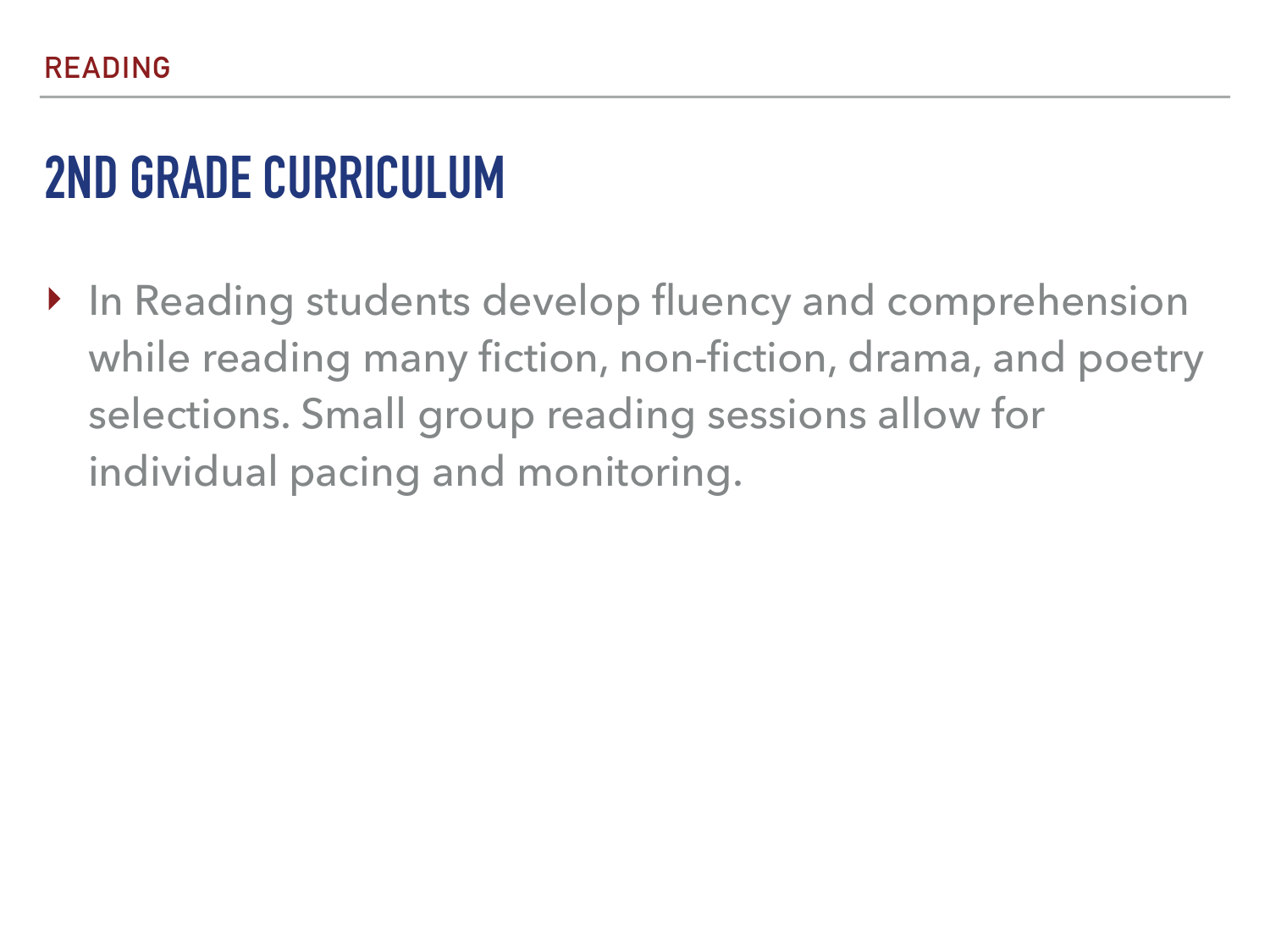▶ In Spelling, students learn different spelling patterns through the Words Their Way curriculum and grade level sight words. A variety of on-line resources are used to enhance the spelling curriculum. Weekly tests are given to assess progress.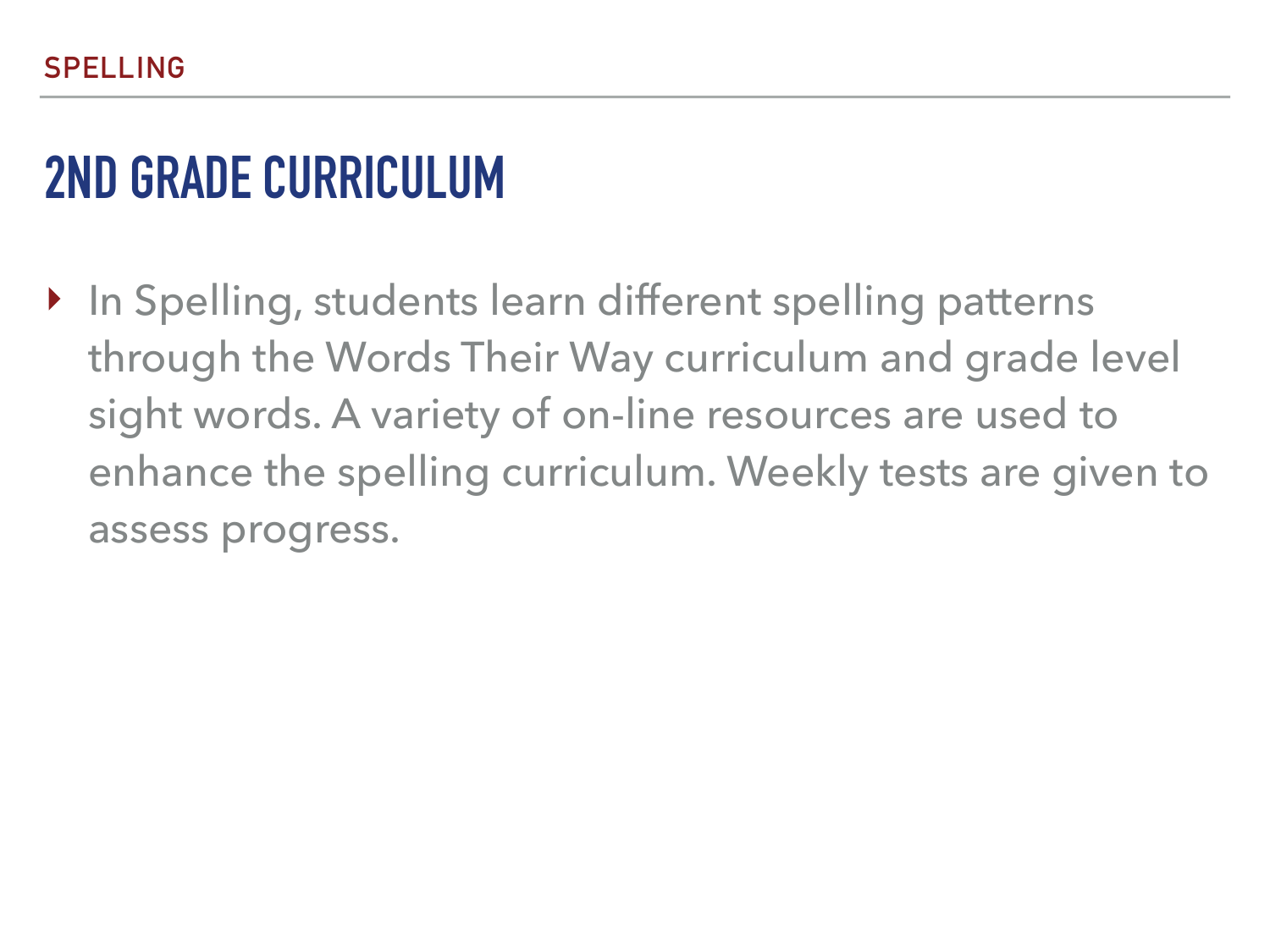‣ In Writing, a combination of Shurley-English and Write Steps is used to teach the writing process. Students learn about strategies to aid in the writing process. Some skills include graphic organizers, editing, and different writing genres. Creative writing is emphasized through journaling, book reports, research reports, short stories and poetry. The Shurley English Curriculum introduces parts of speech, grammar, and sentence structure.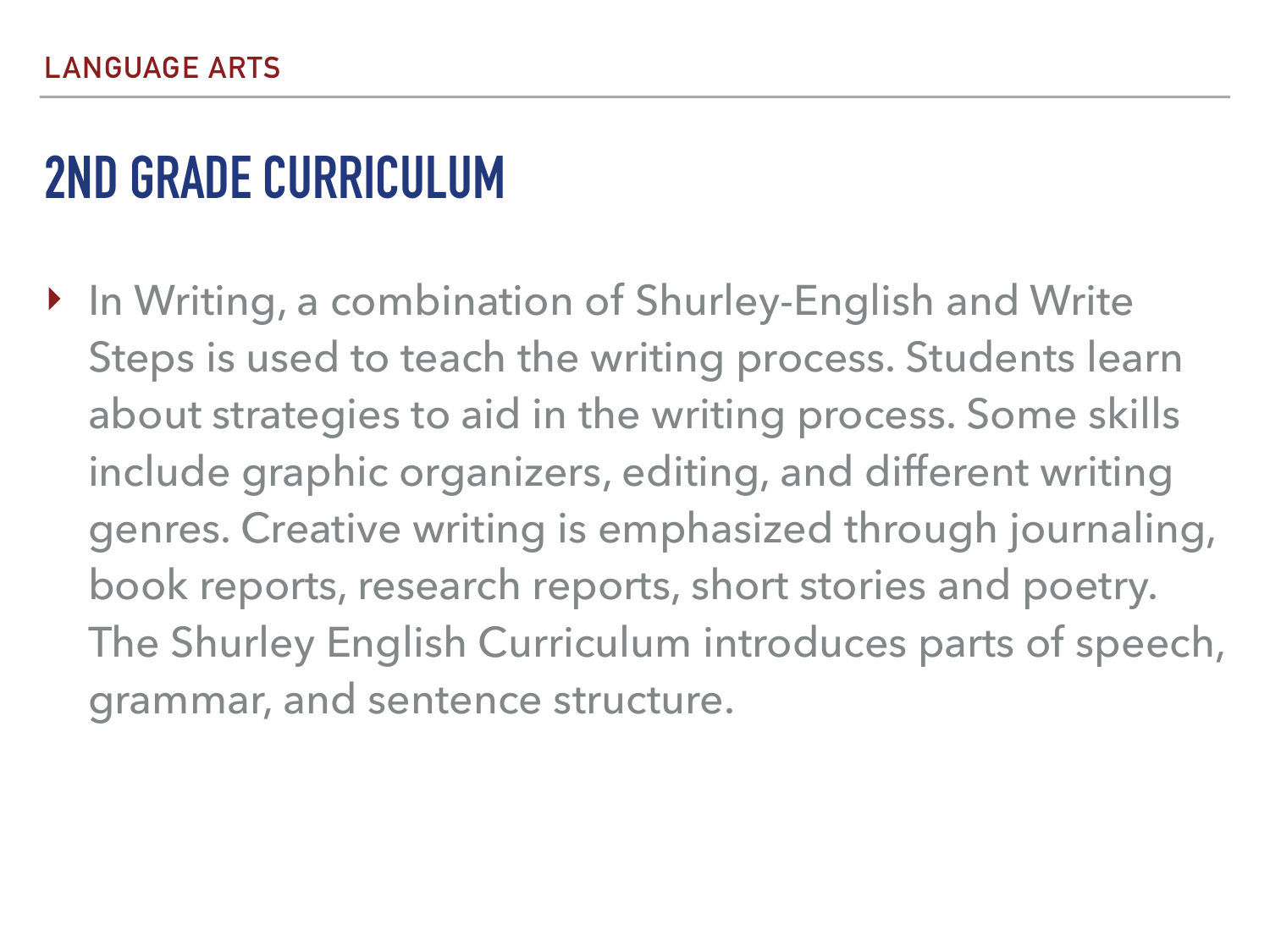‣ In Handwriting students' master manuscript writing before beginning cursive using the Zaner-Bloser curriculum.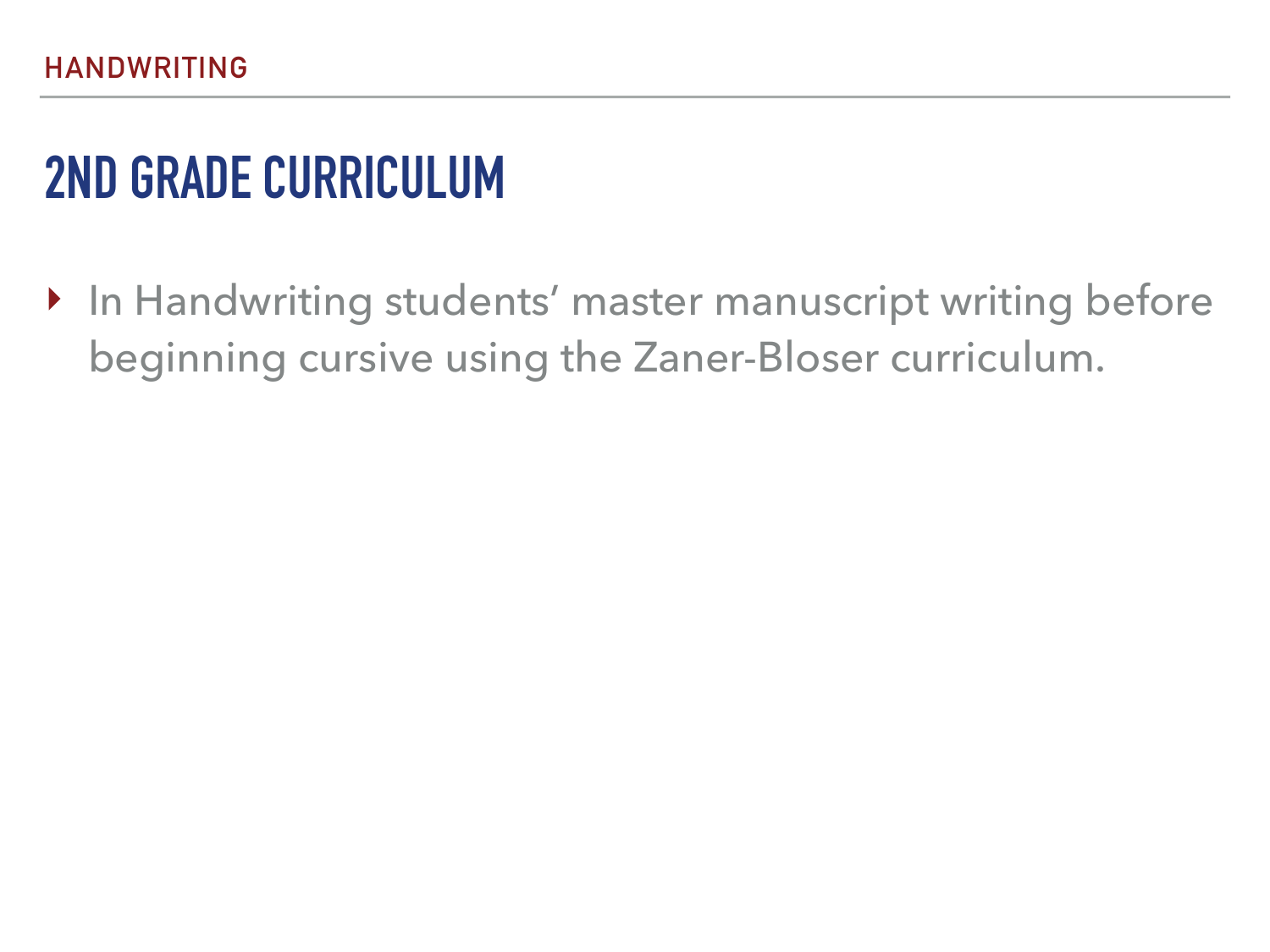‣ The Saxon Math Curriculum builds on a variety of math skills which include, but are not limited to, addition, subtraction, multiplication, money, time, basic geometry, measurement, fractions, problem solving, and much more.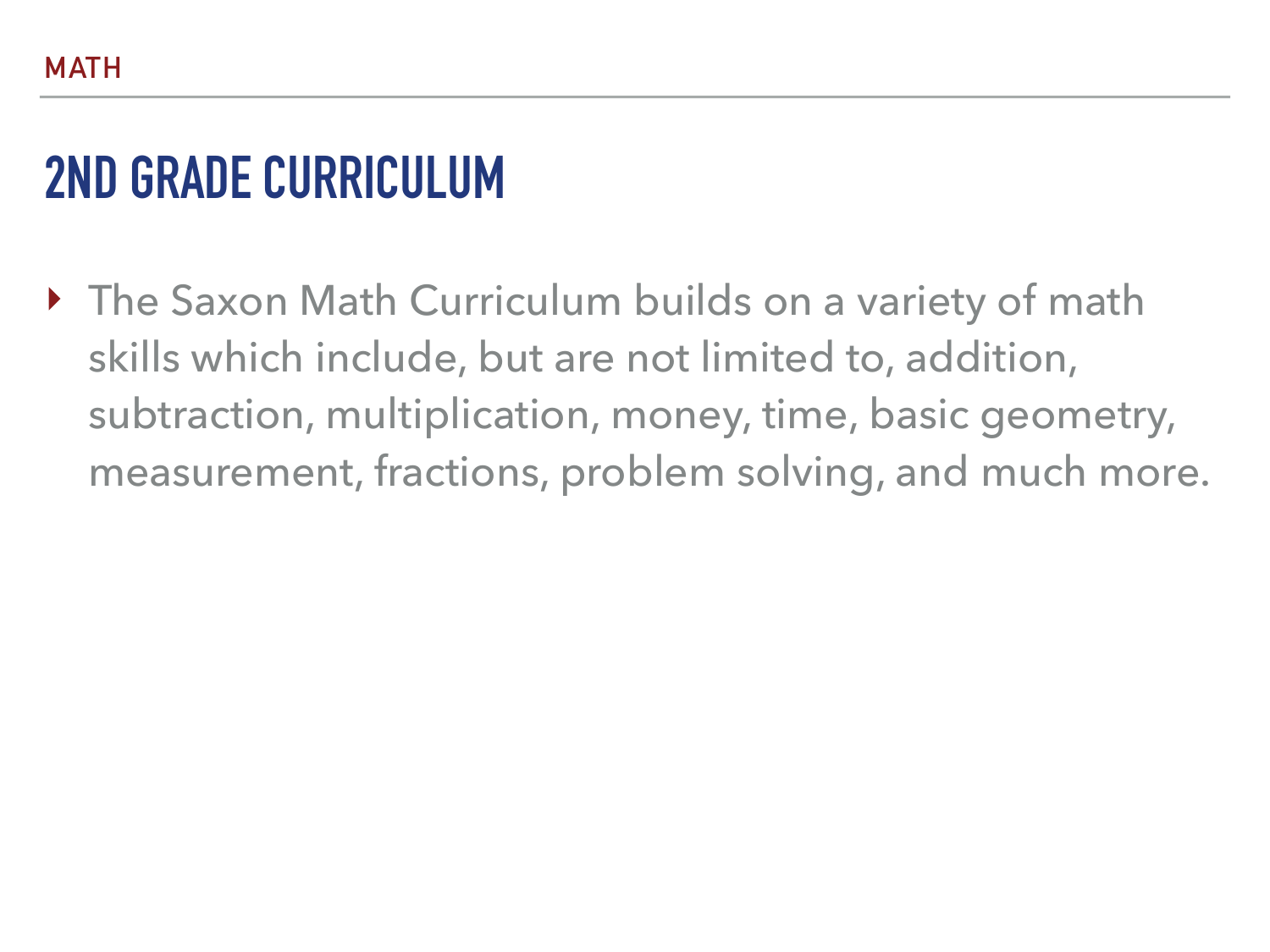‣ The social studies curriculum uses Scott-Foresman. It explores the framework of national, state, and local government, economics, regional geography, and local history. Multiple projects and activities are given to enhance the curriculum.